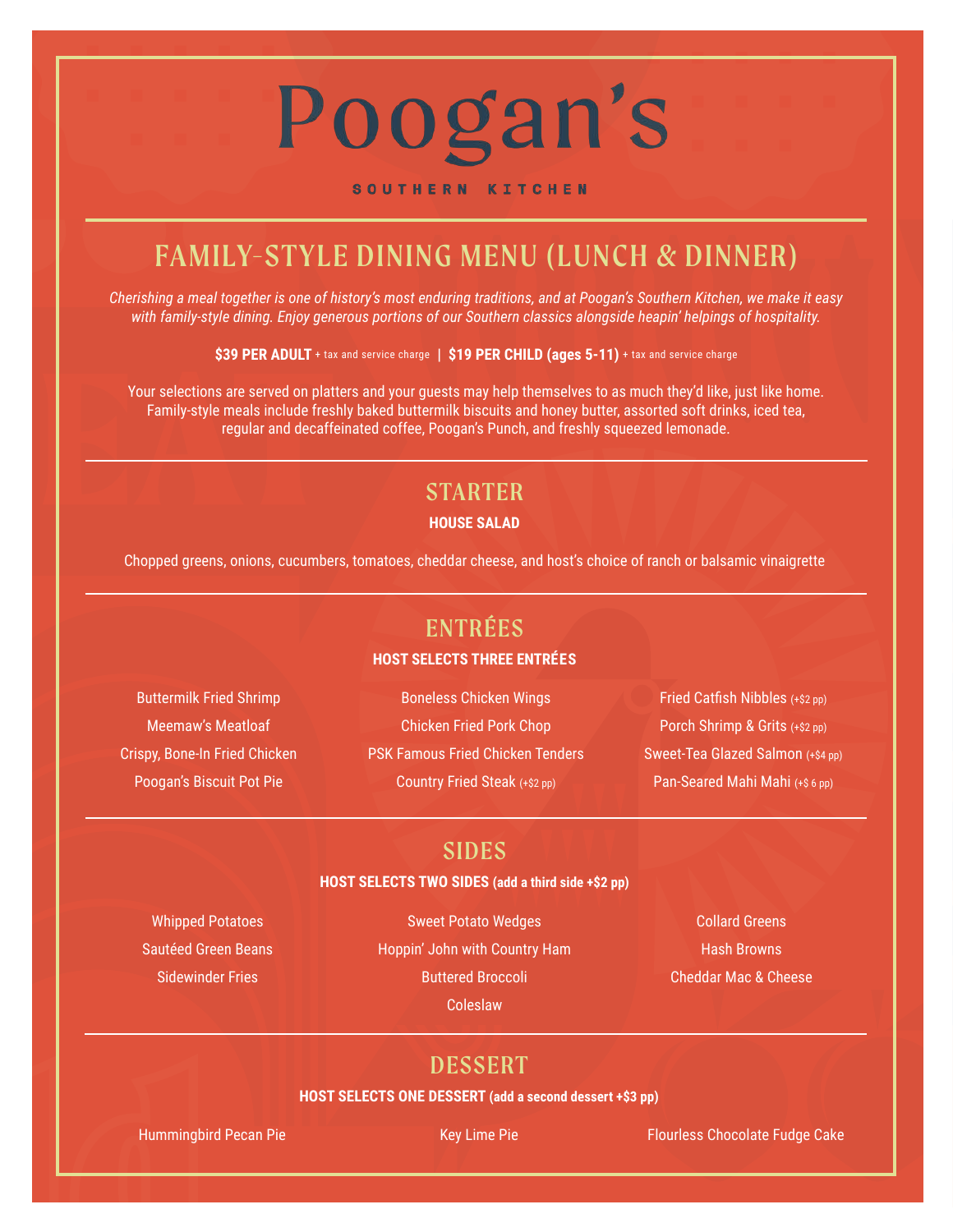# Poogan's

#### SOUTHERN KITCHEN

# FAMILY-STYLE DINING MENU (BREAKFAST & BRUNCH)

**(Available daily from 7am - 2:30pm)**

*Cherishing a meal together is one of history's most enduring traditions, and at Poogan's Southern Kitchen, we make it easy with family-style dining. Enjoy generous portions of our Southern classics alongside heapin' helpings of hospitality.*

**\$22 PER ADULT** + tax and service charge **| \$10 PER CHILD (ages 5-11)** + tax and service charge

Your selections are served on platters and your guests may help themselves to as much they'd like, just like home. Family-style meals include assorted soft drinks, iced tea, regular and decaffeinated coffee, and orange juice.

# ENTRÉES

#### **HOST SELECTS TWO ENTRÉES**

(add a third entrée **+\$4** pp | add a fourth entrée **+\$6** pp)

**Buttermilk Pancakes** powdered sugar, honey butter, maple syrup strawberries, whipped cream

**French Toast**

**Bacon & Pimento Cheese Quiche**

**Fried Chicken & Waffles** berries, honey butter, maple syrup

## INCLUDED ACCOMPANIMENTS

Scrambled Eggs

Applewood-Smoked Bacon

Hash Browns

Adluh Stoneground Grits

Sausage Links

Biscuits & Gravy

# OPTIONAL EYE-OPENER COCKTAIL PACKAGE

**\$19 PER ADULT** + tax and service charge

*Please note: this package must be purchased for all adults in attendance that are over the age of 21. A food purchase must accompany the beverage package.*

#### **Mimosa**

freshly squeezed orange juice and Champagne

**Bellini** 

peach nectar and Champagne

#### **Poogan's Bloody Mary**

vodka, bloody mary mix, lemon